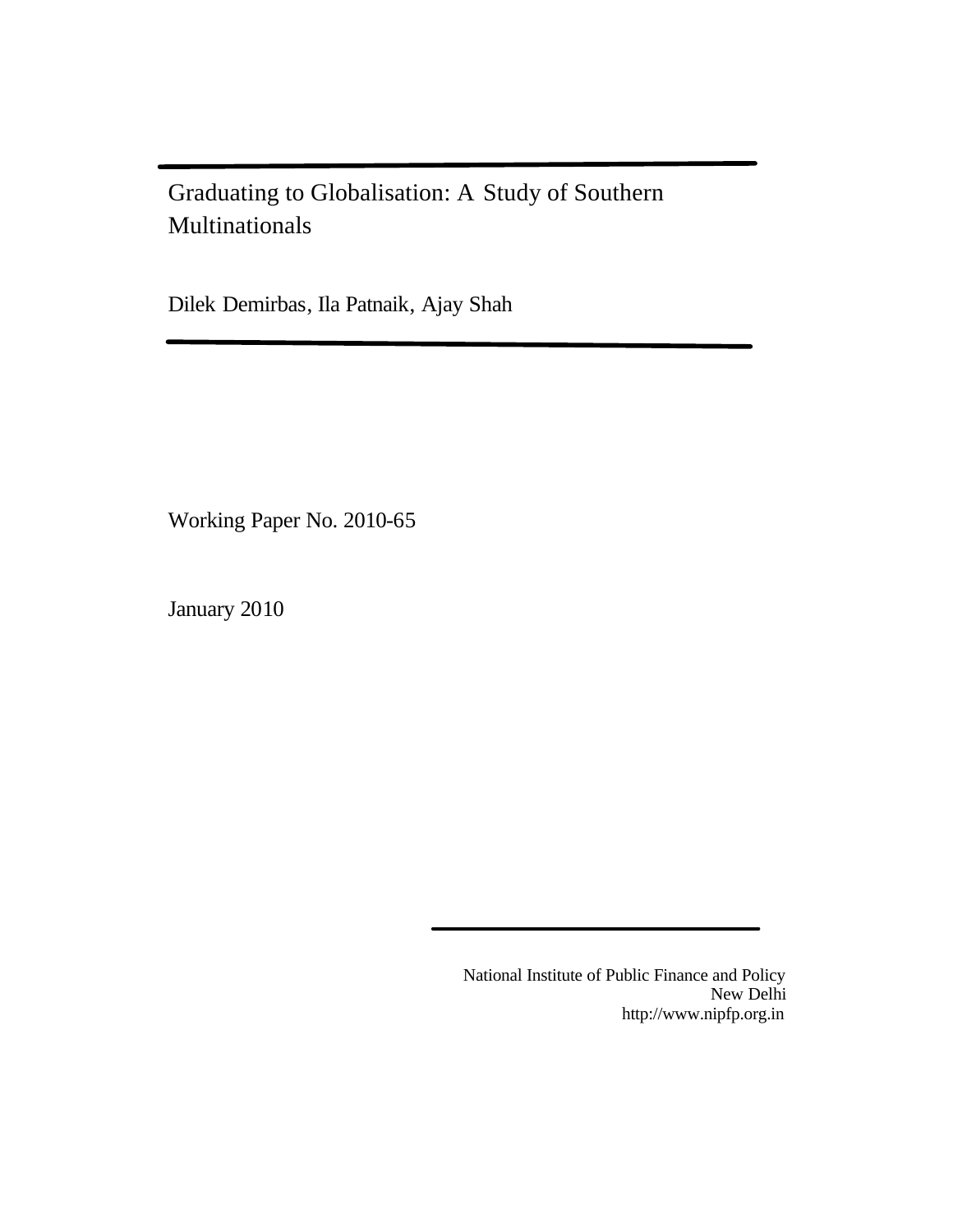# **Graduating to Globalisation: A Study of Southern Multinationals**<sup>1</sup>

Dilek Demirbas` Ila Patnaik<sup>\*</sup> Ajay Shah<sup>\*\*</sup>

### **Abstract**

FDI by firms in developing countries is a recent phenomenon and demands a study of relationship between firm productivity and different modes of globalisation activities. This paper attempts to understand this relationship through ordered probit models, examining two key hypotheses using firm level panel data from India. First, we test whether there are characteristic differences between domestic firms, exporting firms and firms engaging with FDI. Second, we test if FDI is an integral part of the evolution of firms in developing countries. Our results suggest that there are strong differences between domestic firms, exporting firms, and firms that invest abroad, especially in their knowledge investment, indicating the presence of a ladder of quality in graduating to globalisation.

JEL Classification: F12, F14, F23, L1, D20 Keywords: Outbound FDI, Panel data, India, Ordered Probit models.

 $\overline{a}$ 

<sup>&</sup>lt;sup>1</sup>This paper was writen under the aegis of the NIPFP-DEA Research Programme. We are grateful to Rudrani Bhattacharya, Sourafel Girma, TN Srinivasan, and Shubhashis Gangopadhyay for comments and to CMIE for data.

Dilek Demirbas is a Reader in Economics in SMIB subject group and the subject group leader at Newcastle Business School, Northumbria University, Newcastle upon Tyne, England. Email: Dilek.Demirbas@unn.ac.uk

Ila Patnaik is a Professor at National Institute of Public Finance and Policy, New Delhi. Email: ilapatnaik@gmail.com

Ajay Shah is a Professor at National Institute of Public Finance and Policy, New Delhi. Email: ajayshah@mayin.org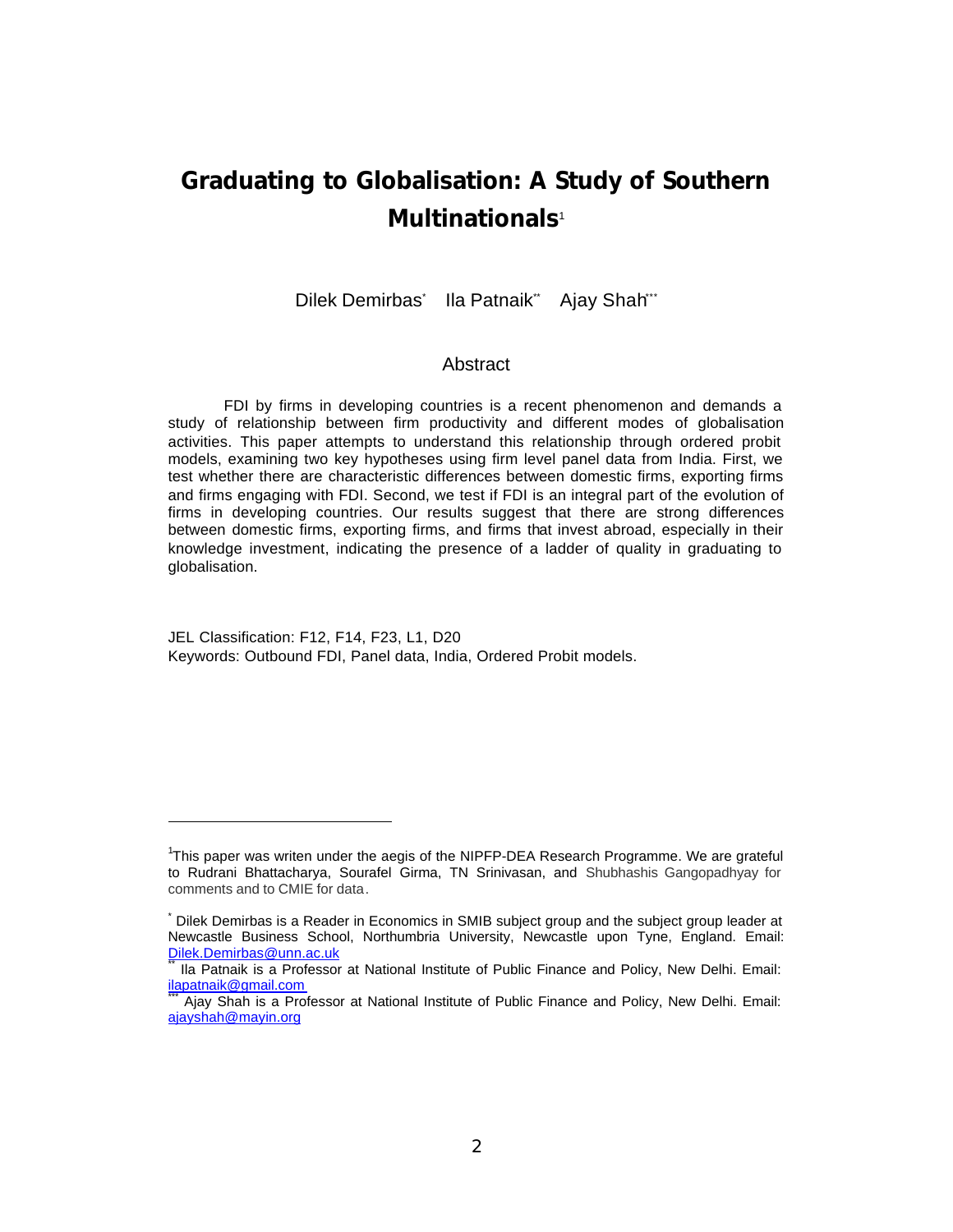# **Graduating to Globalisation: A Study of Southern Multinationals**

### **Introduction**

 $\overline{a}$ 

The recent developments in the literature on international trade and foreign direct investment (FDI) emphasises the systematic relation between firm-specific characteristics and their participation in exports and FDI. To address questions such as which firms serve foreign markets and in the set of firms serving the foreign customers, which of them decide to export and which choose FDI as the mode of serving foreign markets, New Trade Theory focuses on firm's optimisation behaviour based on some fundamental characteristics of firms which determine firm's choice of markets (domestic versus foreign) to serve and the mode of serving (export versus FDI).

The seminal work of Melitz (2003) and its extension by Helpman, Melitz, and Yeaple (2004) (henceforth, HMY) places heterogeneity in the firm productivity at the heart of these questions. Assuming that firms need to incur certain fixed cost to start exporting and certain variable costs per unit of export, only more productive firms cross this threshold since their payoffs from exporting will pay for the variable and fixed cost. In equilibrium, firms self-select themselves so that more efficient firms export while less efficient firms serve the domestic market. Again, if serving foreign customers through affiliates in the foreign countries involves a fixed cost that is even higher than the composite variable and fixed cost of exporting, then even more productive firms will choose FDI as a mode for serving the foreign market.<sup>2</sup>

While the HMY hypothesis finds empirical support for the firms in the industrialised economies (Head and Ries, 2003; HMY, 2004; Greenway and Kneller, 2004; Girma, Kneller and Pisu, 2005; Tomiura, 2007; Damijan, Polanec and Prasnikar, 2007; Greenway and Kneller, 2007; Aw and Lee, 2008; Gorg and Jabbour, 2009; Bitzer and Holger, 2009), the evidence from developing countries is limited. Given the spurt in FDI activities by firms in developing economies and availability of firm level data, this paper attempts to contribute empirical insights into the theoretical framework laid out by Melitz (2003), HMY (2004), and Head and Reis (2003) with data from a fast growing economy, India.

<sup>&</sup>lt;sup>2</sup>The HMY paradigm has been extended to various directions depicting various international organisational and integration structure of firms. These include Melitz and Ottaviona (2003) on asymmetries between competing countries and export; Yeaple (2003) and Grossman, Helpman and Szeild (2006) on cost advantage of intermediate goods production of South and exportplatform hypothesis of FDI by Northern firms; Falvey, Greenaway and Yu (2003) on technological efficiency and export; Blalock and Gertler (2004); Bernard and Jensen (2004a, 2004b); Alvarez and Lopez (2004); Gorg *et al.* (2005) on trade liberalisation and export at industry level.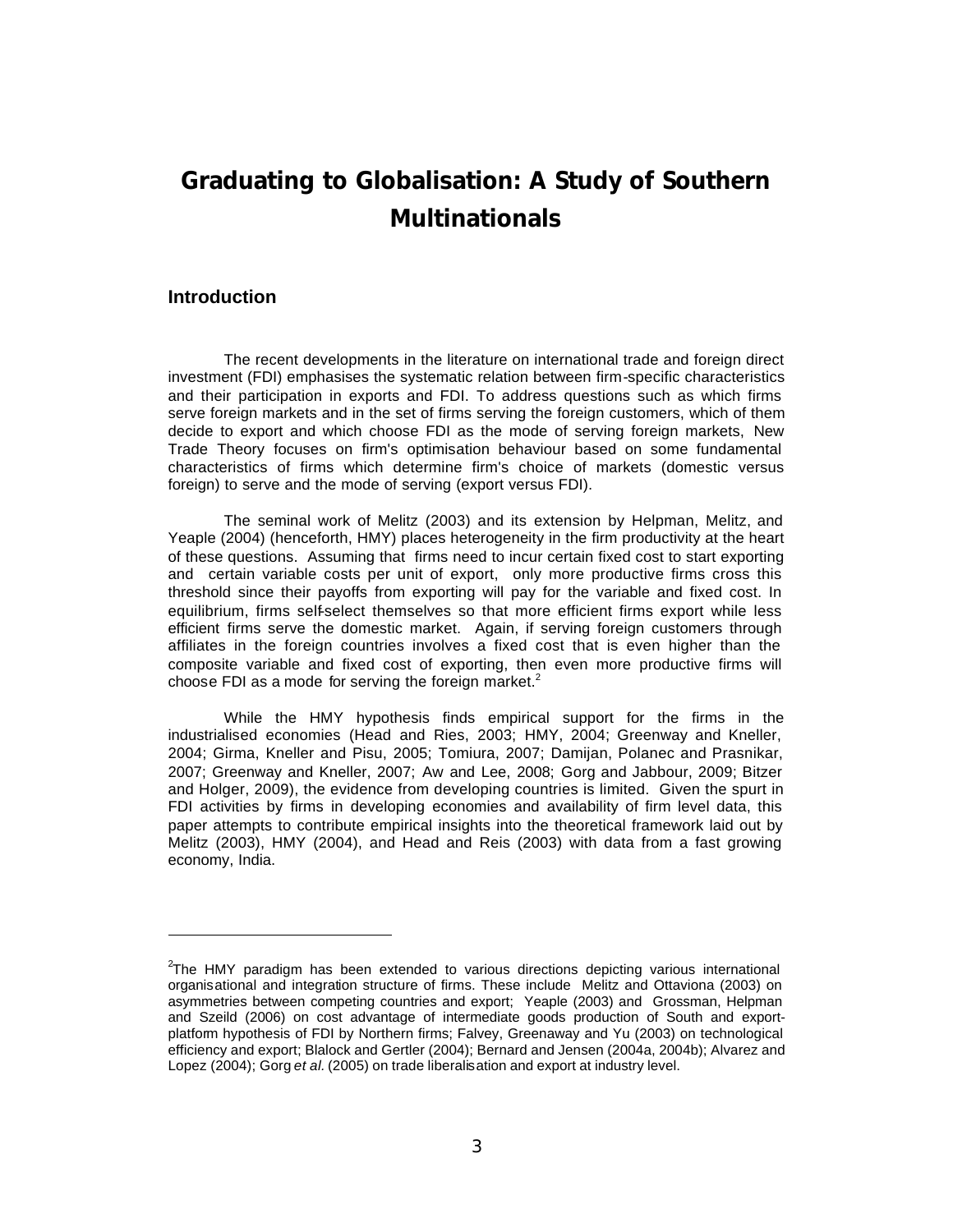Firms in developing countries have engaged in direct investment abroad at a rapid pace in recent years. Using both stock and flow measures, outbound FDI from developing countries account for about 14 percent of the world total FDI in 2006 (UNCTAD, 2006), 12 percent in 2007 and 15 percent in 2008 (UNCTAD, 2009). In the Indian case, while inbound FDI was at USD 22 billion in 2007, outbound FDI for the same time period was as high as USD 13.5 billion. The FDI outflow from India is almost four times in 2007 than in 2005 and dominated by private conglomerates. Moreover, one of the major driving forces in FDI from Asia in Europe in 2006 is India (UNCTAD, World Investment Report, 2006).

Given the scenario of such rapid growth in FDI from India, whether there exists a systematic relationship between firms' overseas investment decision and firms' position in the quality ladder is worth exploring. In this paper, we attempt to examine the predictions of the literature on firms' exports versus FDI decision exposited in HMY (2004) and Head and Reis, (2003).

We explore the relationship between trade, FDI, and firm productivity in a wider sense by looking at other firm characteristics using firm level data from India for the period 2001-2007. First, as in HMY (2004), we test whether there are any characteristic differences between domestic firms, exporting firms, and firms engaging with FDI. Second, we test whether outbound FDI is an integral part of the evolution of firms in a developing country towards higher productivity and outward orientation.

Our paper attempts to contribute to the literature in two novel ways. *First*, the limited number of studies on developing countries and particularly on India, in this field follows the paradigm exiting prior to the evolution of 'new trade theory'. In this paradigm, several firm-specific and country-specific characteristics were explored in the literature to explain outward FDI. The firm-specific characteristics include endowment of human, knowledge and physical character, marketing capabilities, organisation, finance, export orientation etc. Country or location-specific characteristics include factor endowments, institutional settings and transaction costs in the export market. $3$  While these studies attempt to explain the single question about whether the firm decides to serve foreign customers on the basis of the above mentioned characteristics, we unify the firm's choice of markets (domestic versus foreign) and mode of serving foreign markets (export versus FDI) in a single framework on the lines of HMY. Using an ordered-probit model, we examine the relative position of domestic market-oriented, exporting and outward FDIoriented firms in the quality ladder (which can also be perceived as productivity of the firm) which is a latent variable and identify the factors determining this latent variable for each type of firms. The *second* novelty of this paper is that we also explore impact of innovation captured by Research and Development (R&D) expenditure of the firm on its relative ranking in the quality-ladder. We find that a higher level of knowledge investment as measured by expenditure on research and development is a characteristic of firms that serve foreign markets.

 $\overline{a}$ 

<sup>3</sup> *See* Horstmann and Markusen, 1992; Brainard, 1993, 1997; Dunning, 2000; Markusen and Venables, 2000; Bernard et al. 1995; Bernard et. al, 2003; Bernard and Jensen 2004a, 2004b; Tybout, 2003; Wagner, 2005, 2007. The studies on developing countries following this approach are; Lal, 1986; Narula and Dunning, 2000; Pradhan, 2004; Blalock and Gertler, 2004; Kumar, 2007.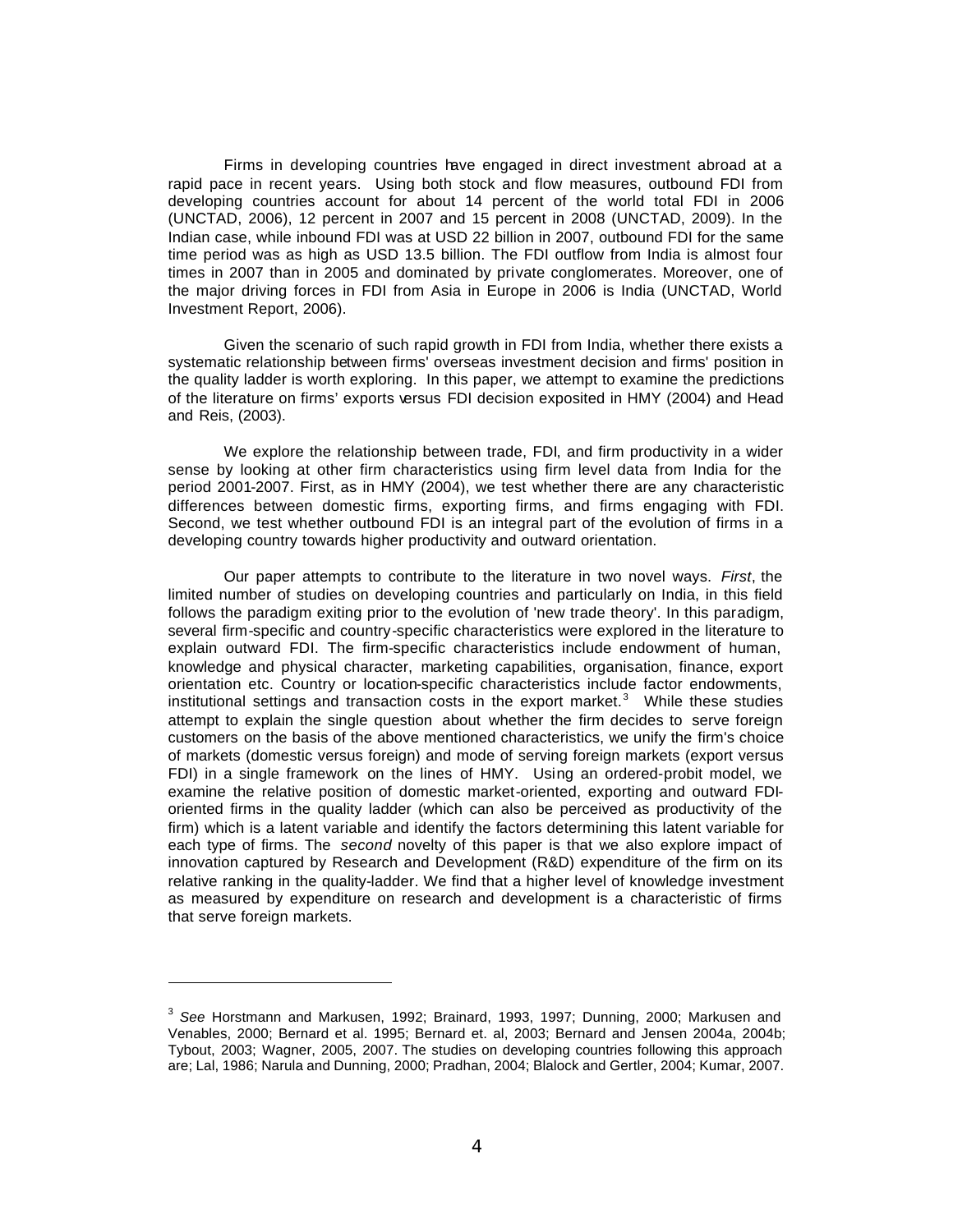Our findings are that there are strong differences between the characteristics of domestic firms, exporting firms, and firms that invest abroad and these characteristics intensify the hierarchy of outbound FDI, exporting and domestic market-oriented firms in the quality-ladder. We also find that innovation positively influence firm's latent quality parameter which in turn intensifies internationalisation of firms.

The rest of the paper is organised as follows: *Section 2* lays out the related empirical studies while *section 3* describes the background of our dataset, classification of dataset and broad empirical facts. Section 4 discusses our econometric analysis and presents our findings, concluding with *section 5.*

## **II. Empirical Studies On Firm Heterogeneity and Internationalisation Modes**

Most empirical studies on firm heterogeneity and internationalisation modes use firm level data from industrialised economies. Helpman, Melitz, and Yeaple (2004) use data on US exporting firms in 1996 and affiliate sales data that cover 52 sectors and 38 countries. They regress the ratio of exports to FDI (measured by sales of overseas affiliates) unit costs of international trade, plant fixed costs, traditional proximityconcentration variables, and some new industry variables. The study confirms their theoretical prediction on productivity ranking, i.e, only the most productive firms become multinational companies and invest abroad; the less productive ones export, and least productive ones serve domestic markets.

Head and Reis (2003) associate productivity with export and FDI and use different indicators of performance to differentiate firms in a sample of 1070 large Japanese companies classified into 17 two-digit industries in 1989. The paper tests for substitution within industries between FDI and exports looking out for productivity differences using indicators such as sales, value added, and total factor productivity. Using the idea from Helpman *et. al*. (2004), Head and Reis (2003) show that there exists a hierarchy in performance levels of firms, investing abroad, exporting firms and purely domestic firms. Head and Reis (2003) also find weak correlation between firm size and productivity. However, Greenaway and Kneller (2007) claim that results in Head and Reis (2003) cannot be generalised because of a biased sample consisting of only large listed companies.

Using a non-parametric approach based on the principle of first-order stochastic dominance, Girma, Gorg, and Strobl (2004) compare sales, productivity and profitability of domestic firms, domestic exporters and domestic multinationals for Ireland in the year 2000. They find that there is no clear evidence of differences in plant performance between domestic exporters and non-exporters. Girma, Kneller, and Pisu (2005) and Arnold and Hussinger (2005) apply the same methodology to data from the United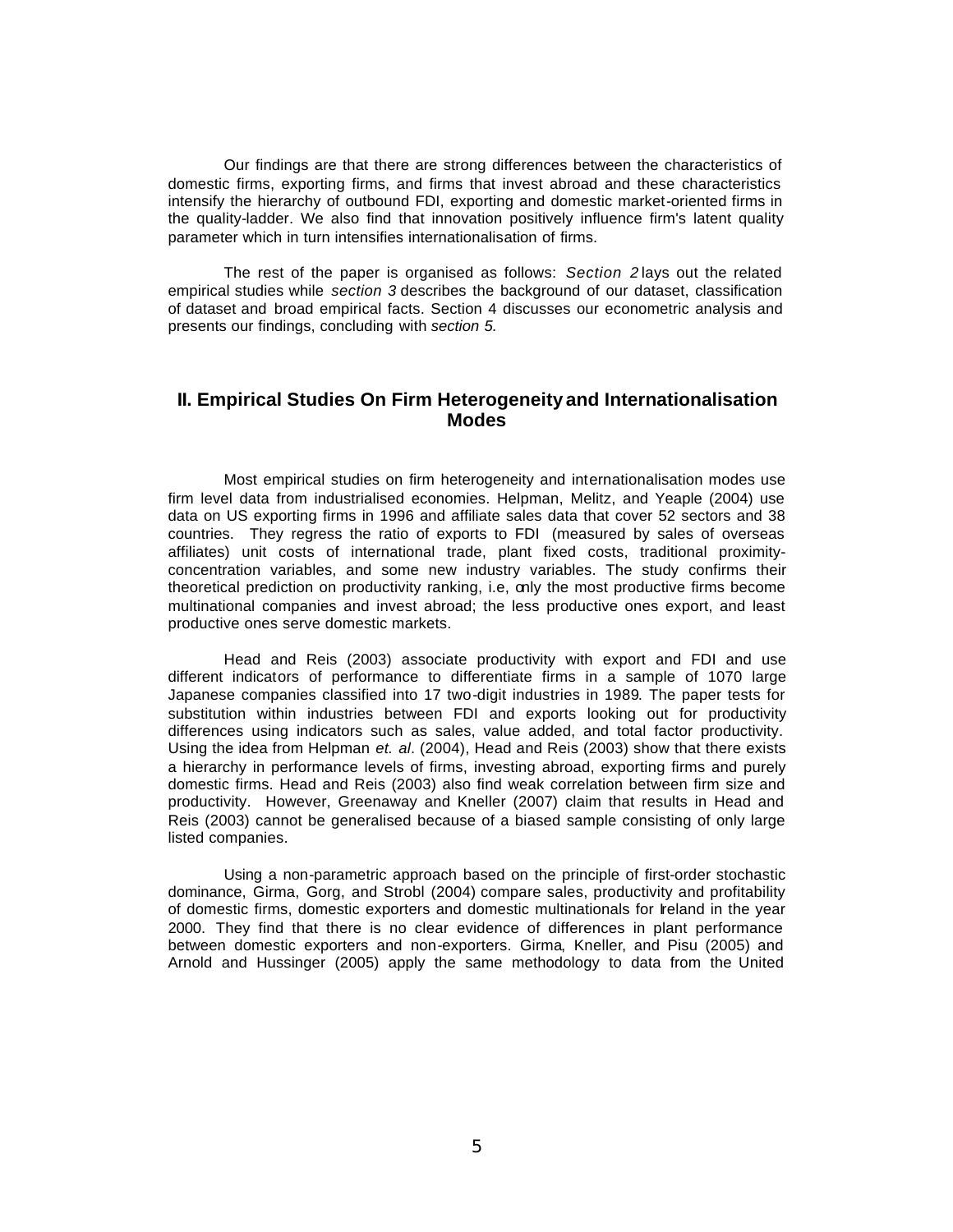Kingdom and Germany and they find that the productivity distribution of multinational firms dominates that of exporting firms, which in turn dominates non-exporters.<sup>4</sup>

More recently, Damijan *et al*., (2007) also examine the theoretical prediction on heterogeneity and internationalisation modes and test this prediction using micro evidence from the Slovenian manufacturing industry. They find evidence that firms that export and engage with FDI are 20 percent more productive than firms that serve only domestic markets, while they found no evidence on productivity advantage of investing firms over exporting firms in data set.

Aw and Lee (2008) focus on the production location decision of Taiwanese electronic multinationals in 2000 and examine their productivity differences. They find that more productive firms engage in outbound FDI, with the most productive ones investing in both China and the USA. Further, they also provide evidence on the point that the MNCs investing in the US are more productive than MNCs investing in China.

## **III. Data and Descriptive Statistics**

The dataset that we utilise is based on the firm-level database maintained by the Centre for Monitoring Indian Economy (CMIE).<sup>5</sup> We create a dataset of the firms which were members of the CMIE 'COSPI' stock market index on 31 March 2007<sup>6</sup>, subject to five exclusions:

- 1. Foreign investment by firms that are controlled by the government might reflect political considerations; hence, firms controlled by the government are ignored.
- 2. Political considerations may also influence FDI decisions of mining firms; hence we do not consider these.
- 3. Export by financial firms is infeasible given India's capital controls. In addition, financial firms present unique difficulties in measurement of accounting data. Hence financial firms are excluded.

 $\overline{a}$ 

<sup>4</sup> On the country level study, Kimura and Kiyota (2007) undertake similar study for Japanese firms for the period 1994-2000 and compare mean values on panel data. For that Kimura and Kiyota (2007) investigate the self selection idea of Helpman *et. al* (2004) using the method laid out in Clerides *et. al* (1998). They conclude that firms with foreign presence become more productive than others. On similar lines, Tomiura (2007) uses cross section data of Japanese manufacturing firms in 1998 and sort productivity levels on the basis of foreign activities. Similarly, Ito (2007) also highlights the difference between the service sector and the manufacturing sector regarding panel data on Japanese listed firms from 1980 to 2005. Similarly, Girma *et al.* (2004) show the positive causality from exporting to productivity growth in UK manufacturing firms in 1998 and 1999.

<sup>5</sup> India has a long tradition of sound accounting standards. Publicly traded corporations face pressures from public shareholders and the securities regulator. Owing to these factors, Indian firm level data is of a high quality by the standards of emerging markets. CMIE has a well developed 'normalisation' methodology which ensures inter-year and inter-firm comparability of accounting data. This database has encouraged an emerging empirical literature, including papers such as Khanna and Palepu (2000); Bertrand *et al.* (2002); Ghemawat and Khanna (1998).

 $6$  The rationale for this is based on isolating the firms with the highest data quality.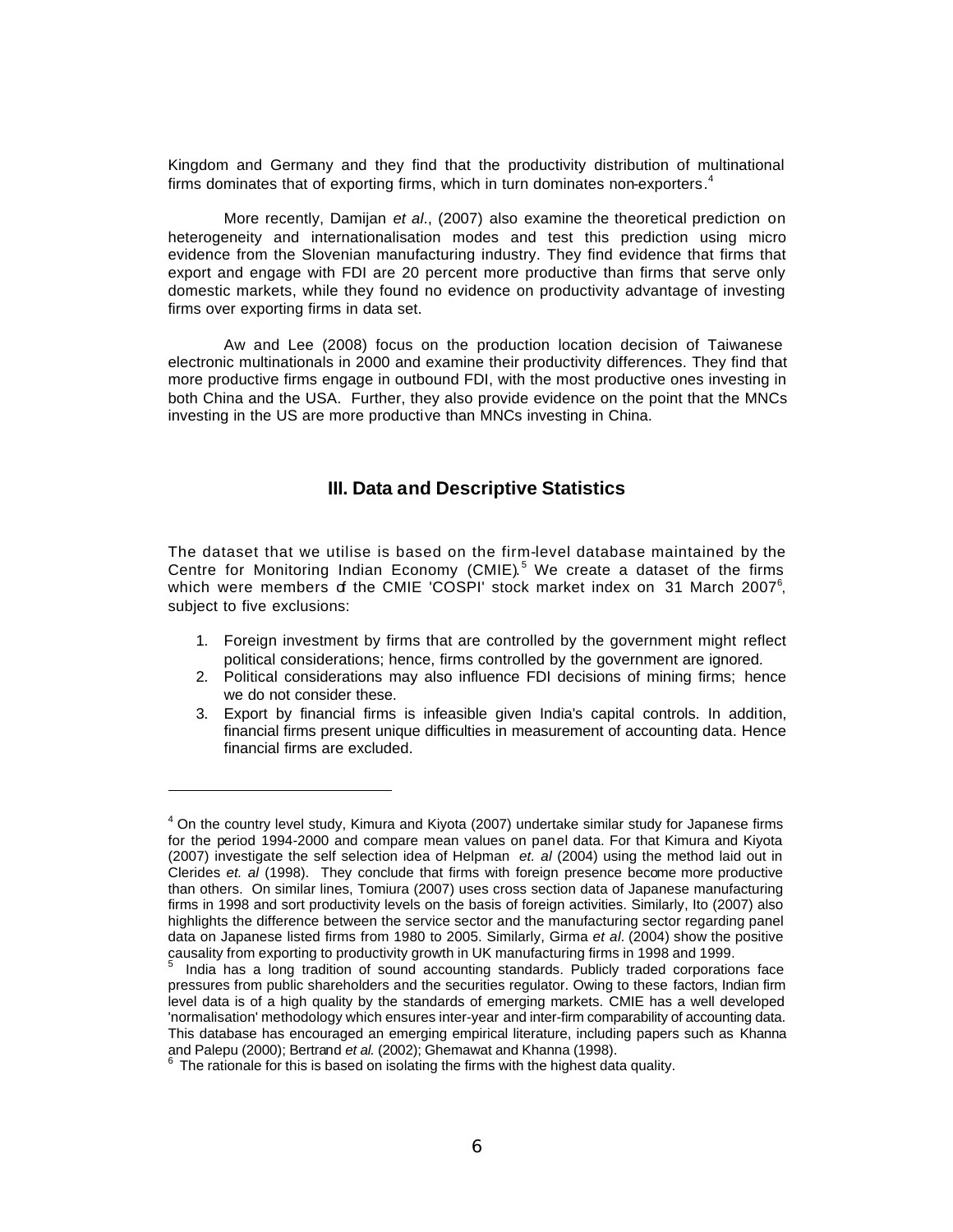- 4. The concepts of exporting vs. FDI are blurred in the construction industry. Hence, construction firms are excluded.
- 5. The smallest firms, which may have behavioural characteristics quite unlike the main dataset, were excluded by removing firm-years where either sales or assets were below Rs.10 million (roughly \$2 million). Capital controls in India substantially interfered with outbound FDI by firms until 2001, when these restrictions were eased. Hence we focus on data from 2001 onwards. We obtain all firm-years for this set of firms available in the CMIE database from 2001 till 2007, covering a period of seven years. This gives us an unbalanced panel dataset.

This dataset captures a substantial slice of the Indian economy. In the most recent year, 2007, the firms in our dataset had total assets of Rs.12.8 trillion (32 percent of GDP), value added of Rs.2.9 trillion (7.3 percent of GDP) and exports of Rs.2.95 trillion (32 percent of Indian goods and services exports). *Table 1* shows the number of firms observed in various years and in various industries in this dataset. The total number of firms ranges from 1019 in 2001 to 1462 in 2007.

|                 | 2001 | 2002 | 2003 | 2004 | 2005 | 2006 | 2007 |
|-----------------|------|------|------|------|------|------|------|
| Chemicals       | 237  | 253  | 273  | 277  | 299  | 320  | 320  |
| Diversified     | 21   | 19   | 23   | 21   | 21   | 23   | 22   |
| Electricity     | 5    | 5    | 5    | 6    | 6    | 10   | 9    |
| Food            | 80   | 87   | 92   | 102  | 106  | 111  | 122  |
| Machinery       | 153  | 163  | 169  | 162  | 178  | 187  | 190  |
| Metals          | 77   | 88   | 99   | 104  | 110  | 126  | 134  |
| MiscManuf       | 39   | 50   | 49   | 50   | 55   | 63   | 72   |
| NonMetalMin     | 62   | 65   | 67   | 67   | 73   | 76   | 81   |
| Serv.IT         | 73   | 67   | 70   | 70   | 87   | 100  | 108  |
| Serv.Other      | 85   | 83   | 92   | 91   | 106  | 128  | 145  |
| <b>Textiles</b> | 110  | 108  | 121  | 120  | 127  | 147  | 161  |
| TransportEq     | 77   | 83   | 86   | 85   | 92   | 94   | 98   |
| Sum             | 1019 | 1071 | 1146 | 1155 | 1260 | 1385 | 1462 |

**Table 1:** Industry Composition of the Dataset

We draw the following indicators from the CMIE database in order to describe firm-specific characteristics:

- 1. *Year of incorporation:* The age and birth cohort of a firm is proxied by the year of incorporation.
- 2. *Total assets:* The balance sheet size of the firm is a measure of the capital employed by the firm and a measure of the size of the firm.
- 3. *Gross fixed assets:* Some of the total assets of the firm are utilised to own fixed assets. We use the 'gross' measure of fixed assets so as to avoid the tax -induced difficulties of depreciation. Gross fixed assets divided by tot al assets is a measure of the asset tangibility of the firm.
- 4. *Sales:* The revenues of the firm are measured by sales.
- 5. *Gross value added:* The value added of the firm measures the output of the firm.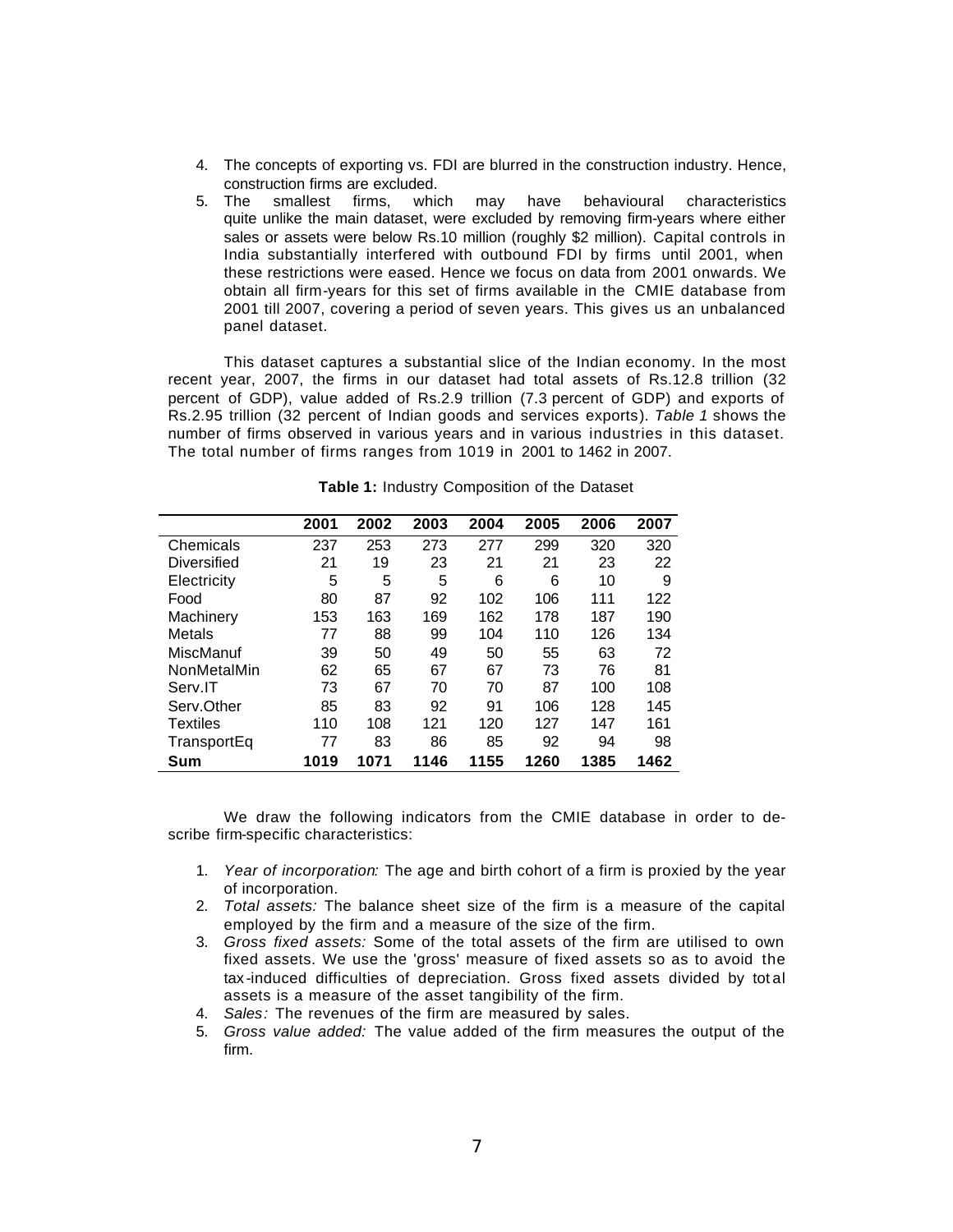- 6. *Research and development intensity:* The R&D activity of the firm is measured by summing capital account and current account expenses on R&D and expressing these as a fraction of sales.
- 7. *Exports:* The direct exports by each firm are observed in the CMIE database.
- 8. *Foreign investment:* The investments by a firm outside the country are observed in the CMIE database.

*Table 2* shows summary statistics about these variables in the pooled dataset. As is typical with firm level data, it shows a small number of very large firms. For example, while the largest value of total assets was Rs. 1176.51 billion, the mean value was just Rs.7.78 billion.

|                      | Min  | 25%  | <b>Median</b> | 75%  | <b>Max</b> | Mean |
|----------------------|------|------|---------------|------|------------|------|
| Year of              |      |      |               |      |            |      |
| Incorporation        | 1863 | 1964 | 1982          | 1989 | 2005       | 1974 |
| <b>Total Assets</b>  | 0.02 | 0.64 | 1.60          | 4.44 | 1176.51    | 7.78 |
| Gross Fixed          |      |      |               |      |            |      |
| Assets               | 0.00 | 0.36 | 0.92          | 2.67 | 1070.61    | 5.27 |
| Sales                | 0.01 | 0.59 | 1.48          | 4.26 | 1994.31    | 7.99 |
| Gross Value          |      |      |               |      |            |      |
| Added                | 0.01 | 0.11 | 0.28          | 0.83 | 225.63     | 1.56 |
| <b>R&amp;D Sales</b> | 0.00 | 0.00 | 0.00          | 0.00 | 8.47       | 0.01 |
| Exports              | 0.00 | 0.01 | 0.10          | 0.54 | 585.32     | 1.21 |
| Foreign              |      |      |               |      |            |      |
| Investments          | 0.00 | 0.00 | 0.00          | 0.00 | 30.03      | 0.13 |
|                      |      |      |               |      |            |      |

**Table 2:** Summary Statistics about Dataset

Along the lines of the analysis in Head and Ries (2003) who investigate similar questions in the context of Japanese firms, we divide firms into four groups:

*D* — A purely domestic firm;

*DX* — A firm that produces domestically for both the home country and foreign markets through exports;

**DXI** — A firm that serves foreign customers exporting and producing in their country (i.e. through outbound FDI);

*DI* — A firm that serves foreign customers by producing in their country only.

The *D* firms are generally firms that have been shielded from trade competition by virtue of production of relatively non-tradeable goods such as electricity, natural gas, or telecommunications services.

The *DX* are firms that produce tradeables such as steel or petroleum products. For these firms, India is a low-wage production site. While transportation costs from India to markets that are located physically far away are high, these firms have sufficiently high productivity to be able to overcome this conflict and are exporting.

**DXI** firms are the ones which export and invest abroad. Production at locations across the world helps avoid the costs of transportation suffered when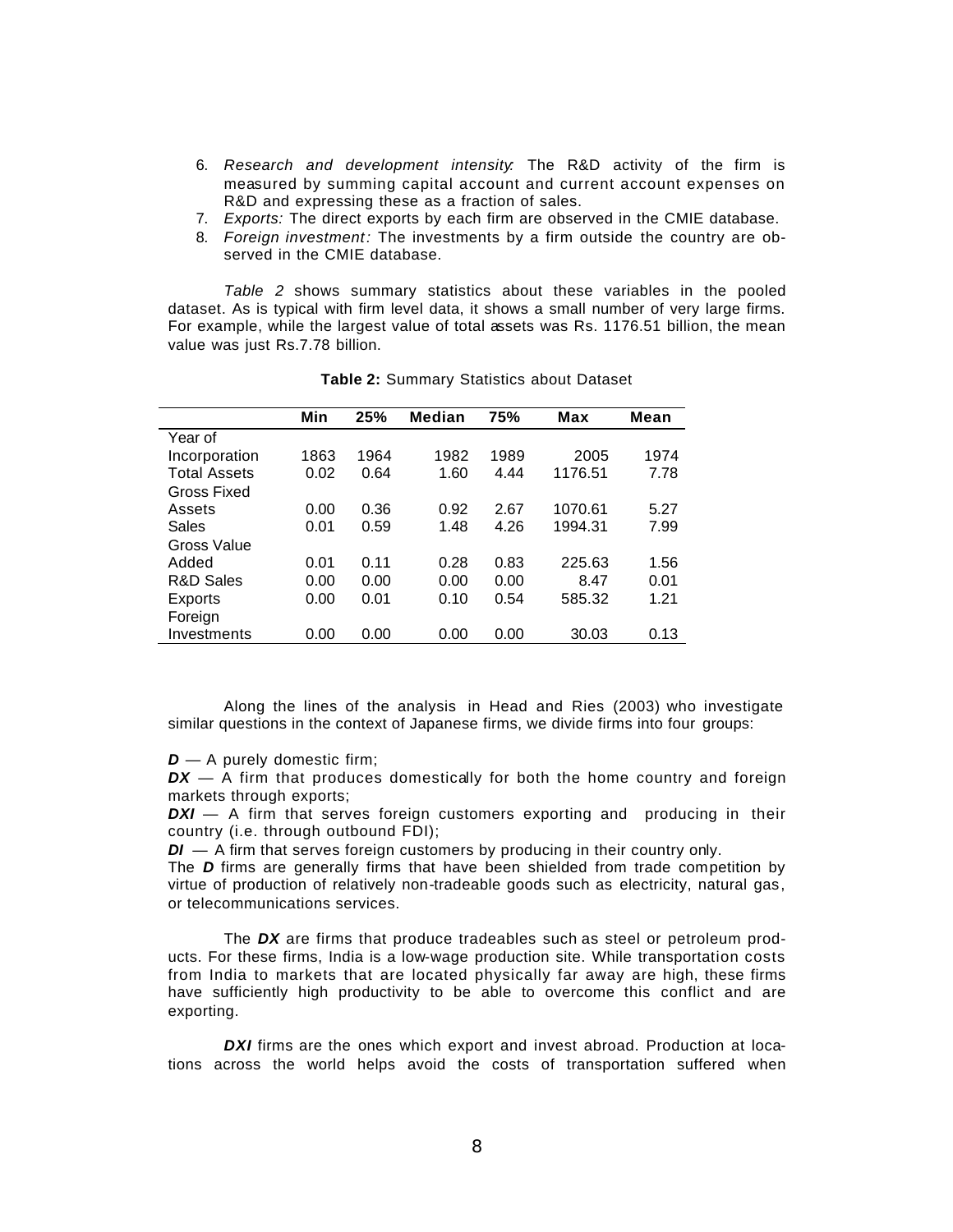producing in India and serving foreign customers. While producing abroad involves large fixed costs, and induces the use of higher-cost labour than is found in India, these firms have a large enough edge in productivity to enable them to overcome this.

Finally, there are *DI* firms. The big firms of this set are engaged in the production of non-tradeables such as electricity or paint, but have embarked on outbound FDI as a way to serve foreign customers. This decision is based on a belief that the firm is a high productivity firm by international standards.

We operationalise these definitions in our dataset by defining a firm as an exporter if exports exceed 1 percent of sales and as having outward FDI if international assets exceed 1 percent of total assets.

*Table 3* shows the number of firms falling into the four categories in all years. The number of *DI* firms is quite small. In 2007 there were just 14 of them in a dataset of 1462 firms. With only 14 firms in this category, any statistical estimation would be imprecise. In general, these firms produce non-tradeables or are in industries where high transportation costs render exporting infeasible. In further analysis we drop this category.

|            | 2001 | 2002 | 2003 | 2004 | 2005 | 2006 | 2007 | Sum  |
|------------|------|------|------|------|------|------|------|------|
| D          | 312  | 311  | 321  | 323  | 342  | 360  | 369  | 2338 |
| DI         | 5    | 8    | 10   | 12   | 15   | 12   | 14   | 76   |
| DX.        | 637  | 650  | 700  | 694  | 744  | 817  | 853  | 5095 |
| DXI        | 65   | 102  | 115  | 126  | 159  | 196  | 226  | 989  |
| <b>Sum</b> | 1019 | 1071 | 1146 | 1155 | 1260 | 1385 | 1462 | 8498 |

**Table 3:** Count of Firms Classified into Four Categories

The data shows that some firms have built up very large positions abroad. As an ex ample, the firm 'Tata Tea' had 52.4 percent of total assets outside the country in 2007. Other firms have more modest positions. As an example, the firm 'Infosys Technologies' had 1.64 percent of total assets outside the country in 2007, and this number had actually dropped when compared with the situation in 2002.

*Table 4* sums up the foreign assets of all the firms in our dataset. This number went up dramatically from Rs.79.98 billion in 2001 to Rs.340 billion (roughly USD 9 billion) in 2007. The total assets of these firms also rose sharply. The sum of foreign investments of the firms stood at 2.66 percent of the sum of their total assets in 2007.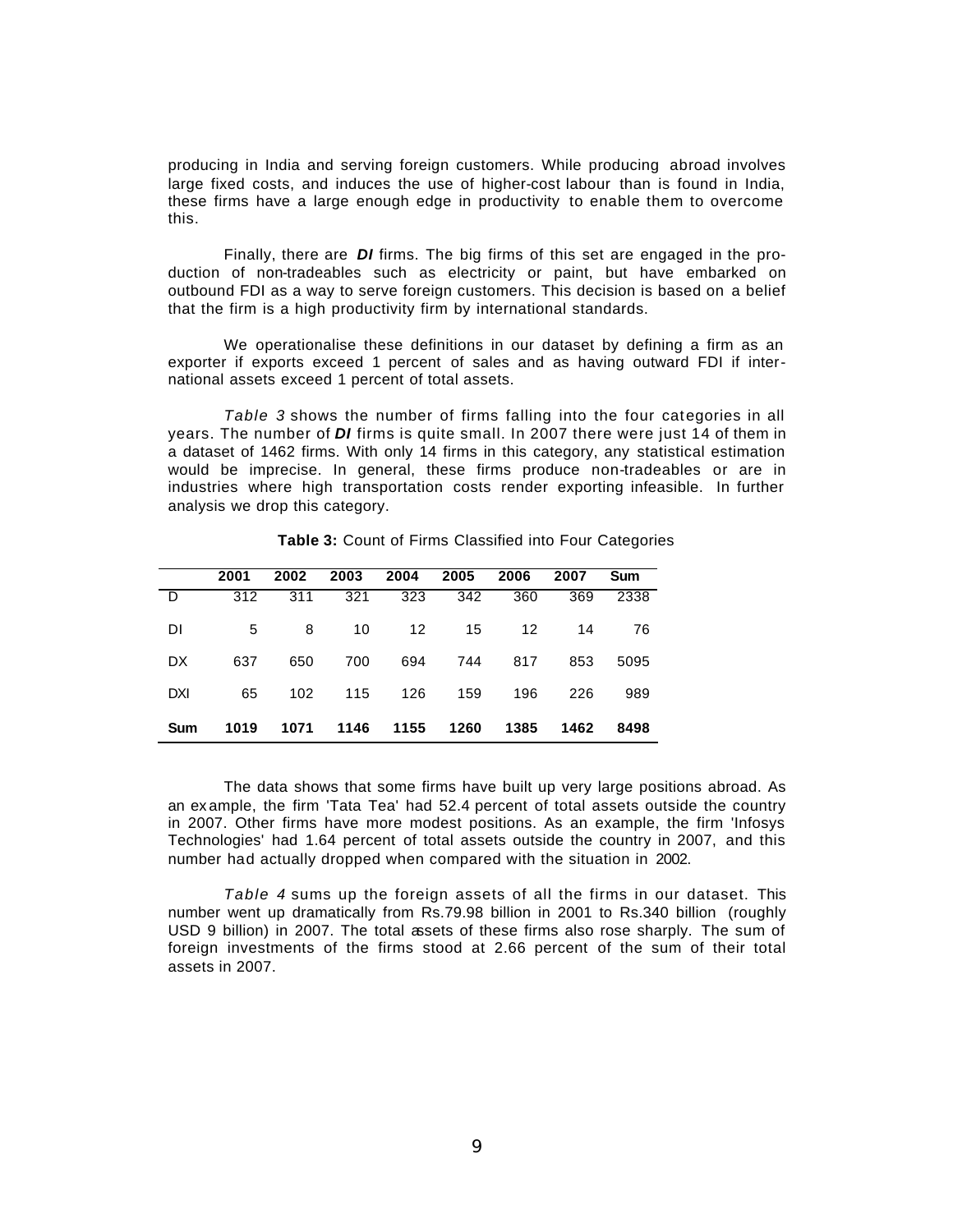| Year | Foreign<br>Inv | <b>Total</b><br><b>Assets</b> | <b>FI/A</b> |
|------|----------------|-------------------------------|-------------|
| 2001 | 79.98          | 6,285.23                      | 1.27        |
| 2002 | 94.57          | 7,010.32                      | 1.35        |
| 2003 | 105.21         | 7,638.79                      | 1.38        |
| 2004 | 103.39         | 8,341.18                      | 1.24        |
| 2005 | 155.69         | 10,778.19                     | 1.44        |
| 2006 | 211.81         | 13,230.90                     | 1.60        |
| 2007 | 340.05         | 12,800.35                     | 2.66        |
|      |                |                               |             |

**Table 4:** Foreign Assets of Indian Firms

*Table 5* sums up the exports of all the firms in our dataset. This number went up dramatically from Rs.644.2 billion in 2001 to Rs.2954.47 billion in 2007. Exports as a percentage of sales went up from 9.84 percent to 24.5 percent over this period.

| Year | <b>Exports</b> | <b>Sales</b> | $X/S(\% )$ |
|------|----------------|--------------|------------|
| 2001 | 644.20         | 6,549.19     | 9.54       |
| 2002 | 720.13         | 6,859.60     | 10.50      |
| 2003 | 877.93         | 7,764.20     | 11.31      |
| 2004 | 1,104.00       | 8,951.52     | 12.33      |
| 2005 | 1,745.97       | 11,585.83    | 15.07      |
| 2006 | 2,201.12       | 14,109.73    | 15.60      |
| 2007 | 2.954.47       | 12,058.46    | 24.50      |

#### **Table 5:** Exports by Indian Firms

While the dataset has many attractive properties, it has several limitations as well. The firms included in the data set tend to be the larger ones and so we are excluding small exporting firms. It is an unbalanced panel data; the set of large firms with good quality disclosure was chosen in the latest year and followed into the past.

Many ac counting variables have extreme values. As an example, in this dataset, the return on equity ranges from -32900 percent to 118500 percent. In order to address this, we employ 'winsorisation' for such variables, which involves clipping the distribution to the (.01, .99) quintiles.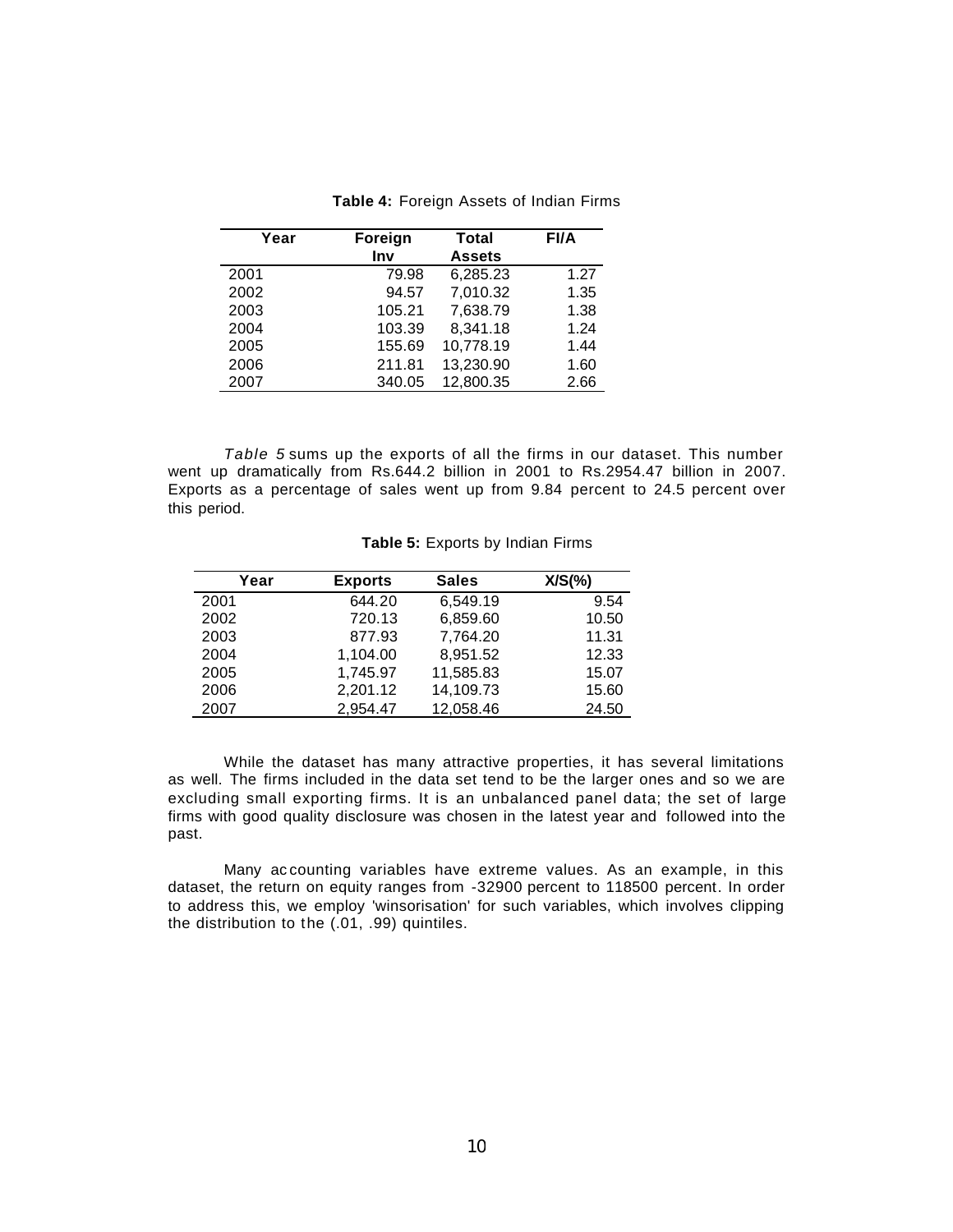## **IV. Empirical Analysis and Findings**

#### *4.1 Testable Hypotheses*

The probability of a firm serving domestic market only and both domestic and foreign markets *via* either export or FDI or both will depend on its productivity level which is an unobserved variable. Higher is the firms productivity level, higher is the probability of serving foreign market in a sequence of *via* export only, *via* both export and FDI and *via* FDI only. Again, the unobserved productivity level will depend on firm-specific characteristics (taken into account in the current version of empirical methodology), variable and fixed costs of exports, and fixed cost of FDI and probability of death shock.

#### *4.2 Transition between categories*

What are the chances of the globalisation status of a firm changing from year to year? *Table 6* shows the transition probability matrix for firms across the three categories. Each row of this matrix shows transition probabilities from the stated category at time *t* to all possible categories at time *t* + 1.

|            | D     | DX    | <b>DXI</b> |
|------------|-------|-------|------------|
| D          | 83.53 | 16.23 | 0.23       |
| <b>DX</b>  | 5.25  | 90.84 | 3.91       |
| <b>DXI</b> | 0.14  | 6.32  | 93.54      |

**Table 6:** Transition Probabilities Across Firm Categories

There is significant on-diagonal mass. Firms do not seem to fluctuate; there is an 84 / 91 / 94 percent chance of staying in a given state.

When a firm starts out as a *D*, there is a 16.23 percent chance of it moving up to exporting. There is only a 0.23 percent chance of it jumping up to exporting and outbound FDI. This suggests that the transition to *DXI* generally involves *DX* as an intermediate stage.

Once a firm is an exporter, there is a 5.25 percent chance of it dropping back to being a domestic firm. There is a 90.84 percent chance of it staying in the same state, and a 3.91 percent chance of it jumping up to *DXI.*

Once a firm has exports and outbound FDI, there is a 93.54 percent chance of it staying there. With a 6.32 percent probability, the firm drops down to only exports, and with a 0.14 percent probability, it drops down to being a domestic firm.

This examination of transition probabilities has three key implications. First, internationalisation is relatively 'sticky'; firms tend not to flit around these categories. Second, *D* firms rarely jump directly to *DXI.* The process of graduating to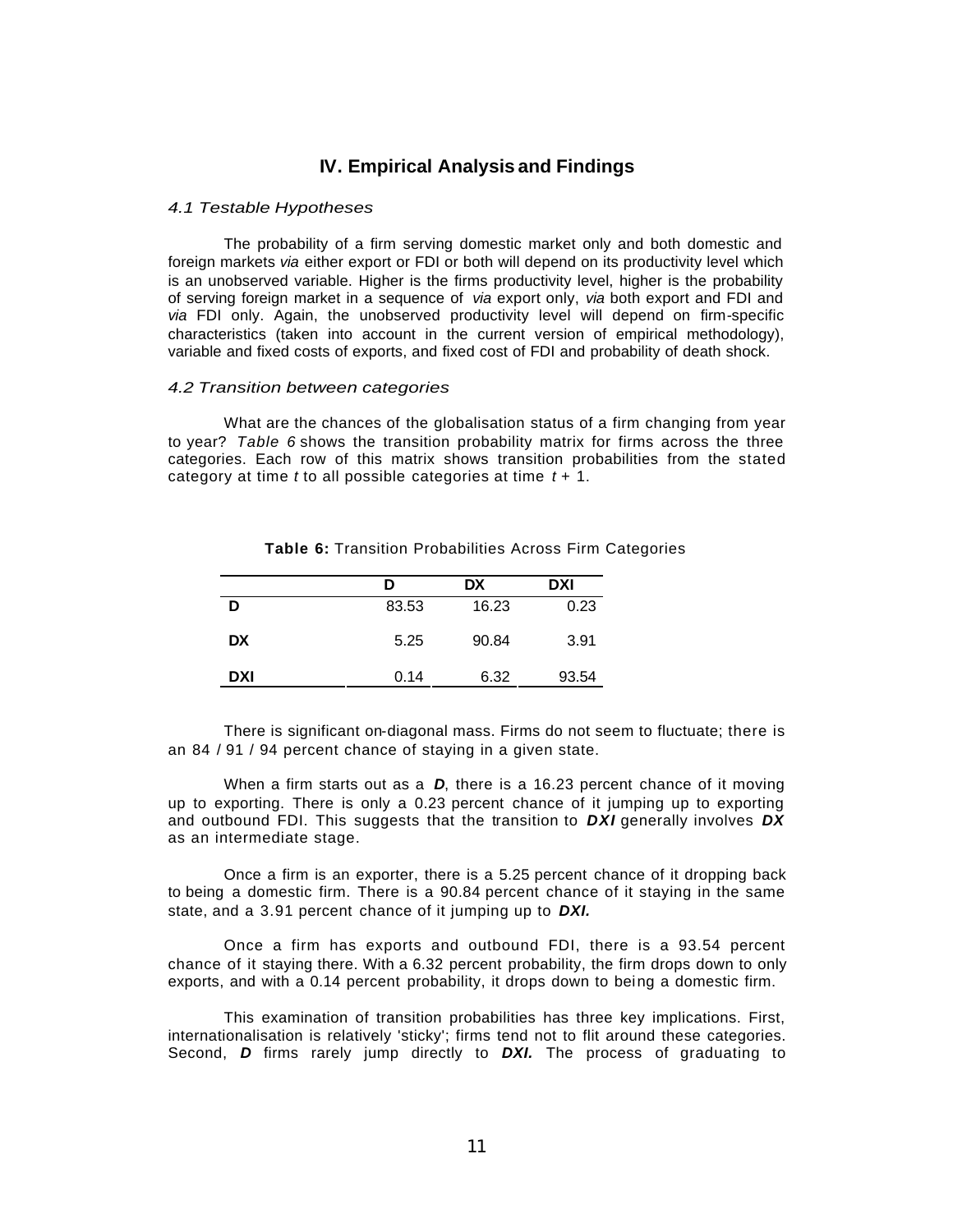globalisation generally involves first achieving *DX* status. Third, the progression towards internationalisation is not inevitable. Many firms drop down from *DXI* to *DX* and from *DX* to *D*.

#### *4.3 Firm characteristics in the three categories*

We now embark on a broad understanding of firms' characteristics in the three categories *D, DX* and *DXI. Figure 1* shows six graphs where the median value for each year is reported for each of the three categories of firms.



Total assets are a measure of firm size. There is a clear hierarchy where the biggest firms are found in *DXI,* smaller firms are found in *DX* and the smallest firms in *D*. Using revenues or value added as a measure of firm size also, the same pattern is found. Thus, whether we measure size by total assets, sales or value added, the identical ordering is found in all years, with the biggest firms being *DXI,* smaller firms being *DX* and the smallest firms being *D*.

The ratio of R&D expenses to sales is believed to convey investments into technological sophistication which is expected to be linked to productivity. Here also, a clear pattern is seen: firms with the highest R&D to sales ratio are *DXI;* lower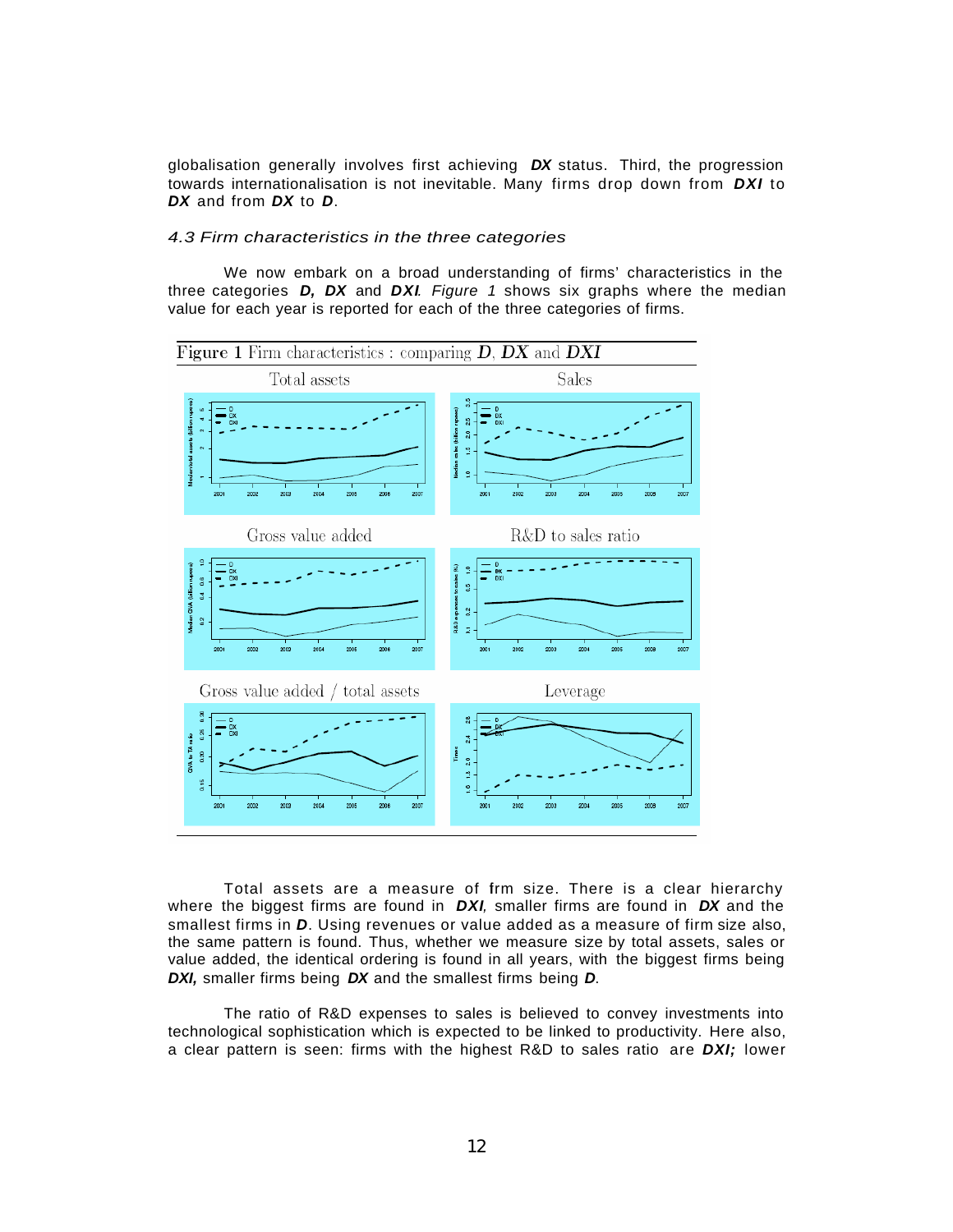values are *DX* and the smallest values are *D*. The output per total assets is both a measure of asset productivity and a measure of capital intensity. Since 2002, a separation has opened up where *DXI* firms have the highest output per unit of total assets, *DX* firms are second and *D* firms have the lowest value. While this could reflect productivity differences, it also reflects differences in industries: *D* firms tend to be in more capital-intensive industries.

Finally, *DXI* firms are seen to have the lowest leverage. This may reflect the lack of tangibility of their assets, and the difficulties of the Indian debt market which has emphasised loans against tangible collateral. While leverage of this group has risen, it is still less than that of the other two groups. This could also reflect the greater comfort of the equity market, and thus access to adequate equity financing, for the *DXI* firms.

#### *4.4 Firm level analysis*

We start by estimating separate probit models for the exporting status and outbound FDI status at firm level (*Table 7*).

A set of industry-fixed effects are present in the estimation in order to control for industry effects (the details are omitted in the interest of brevity). An industry such as IT services proves to have a bigger value for industry fixed effects coefficients in both probit models. This suggests that IT services firms engage in exporting and outbound FDI even when other firm characteristics are not as conducive to internationalisation. Firms in the electricity industry have the lowest proclivity for internationalisation, after controlling for firm characteristics.

|                           | <b>Probit</b><br>for | <b>Exports</b> |           | Probit for<br><b>FDI</b> |            |
|---------------------------|----------------------|----------------|-----------|--------------------------|------------|
| Year                      | Co-<br>efficients    |                | t         | Co-<br>efficients        | t          |
| Industry fixed<br>effects | present              |                | present   | present                  | present    |
| Year fixed effects        | present              |                | present   | present                  | present    |
| Year of                   | 0.0018               |                | 2.2300    | 0.0043                   | 3.5600     |
| Incorporation             |                      |                |           |                          |            |
| Log value added           | 0.2687               |                | 10.4800   | 0.1480                   | 3.8100     |
| Log total assets          | $-0.0789$            |                | $-3.0700$ | 0.1441                   | 3.7300     |
| Asset tangibility         | $-0.0058$            |                |           | $-0.0101$                | $-12.0700$ |
| R&D to sales              | 0.0997               |                | 11.0900   | 0.1129                   | 8.2700     |
| Return on Equity          | $-0.0013$            |                | 5.3200    | $-0.0035$                | $-3.4700$  |
|                           |                      |                | $-2.1300$ |                          |            |
| LogL                      | -4415.3800           |                |           | $-2080.1000$             |            |
| <b>AIC</b>                | 8878.7600            |                |           | 4208.2100                |            |

#### **Table 7:** Probit Models for Exporting and Outbound FDI

A set of year-fixed effects are also present in the estimation in order to control for macroeconomic effects (the details are omitted in the interest of brevity). In the case of exports, all the year-fixed effects are essentially the same; the introduction of these year-fixed effects actually worsens the AIC. In the case of outbound FDI, there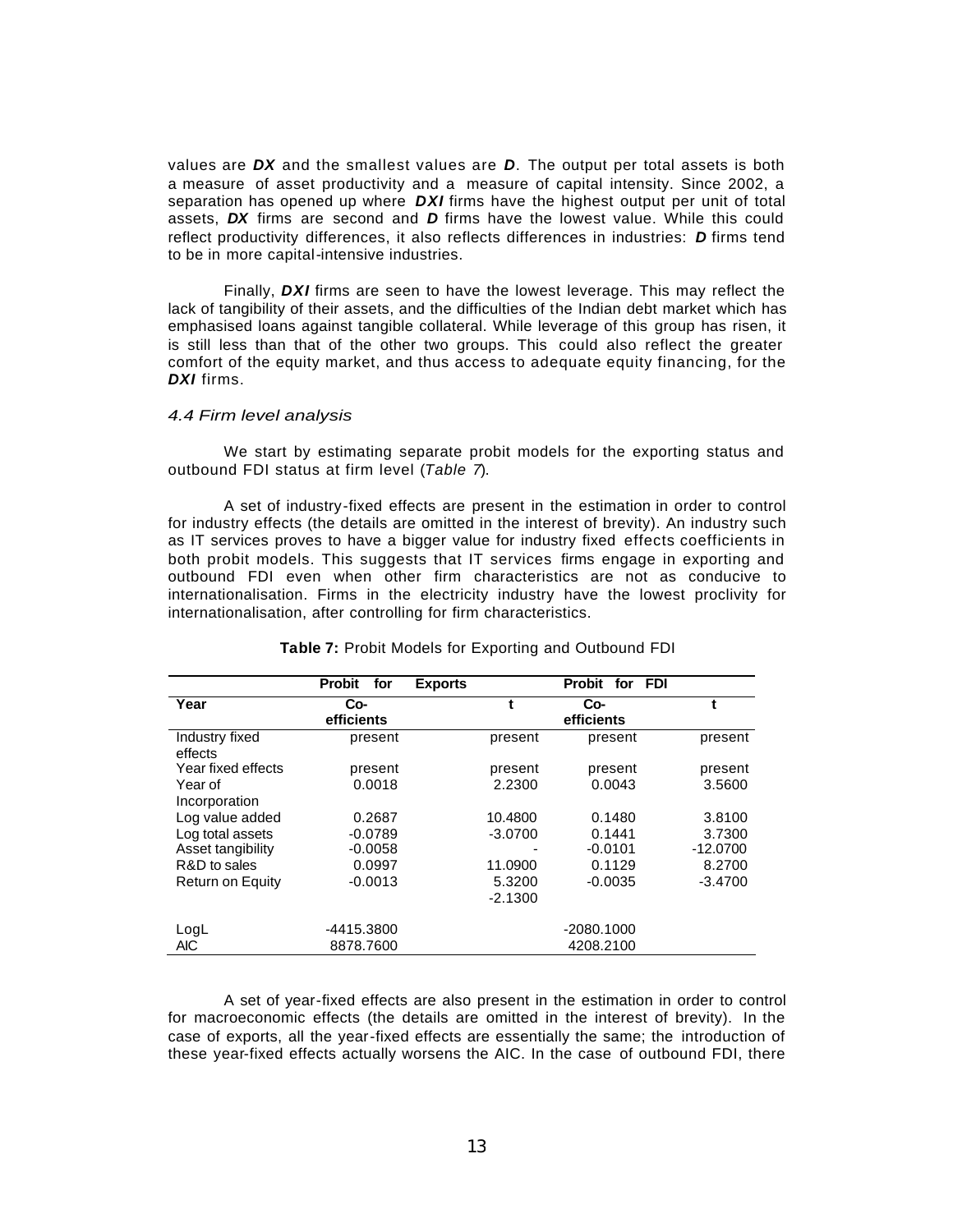is a certain increase in the coefficient from 2002 to 2005 after which the coefficients are stable. The introduction of these fixed effects improves the AIC.

The year of incorporation has a small positive coefficient on both probit models. This suggests that younger firms are more internationalised. When using log value added as a size measure, the coefficient on both probits is positive. However, after controlling for this, the log value of total assets exerts a negative effect on exporting but a positive effect on FDI.

*Asset tangibility* - defined as the ratio of gross fixed assets to total assets exerts a negative effect on internationalisation with the same coefficient on both models. This suggests that firms with less tangible assets are more likely to internationalise. Firms with greater investments in knowledge, proxied by the ratio of R&D expenses to sales, are more likely to internationalise, with essentially the same coefficient on both models.

Finally, firms which earn a higher return on equity appear to be slightly less inclined towards internationalisation, with essentially the same coefficient on both models. This contradicts the prediction of the HMY model to the extent that we might expect more productive firms to have a higher return on equity.

While the two probit models have unique features, in many respects, the relationships are similar. As the transition probability analysis earlier has shown, firms almost always go through *DX* before they become *DXI.* This suggests a deeper link between the two choices made by firms, about whether to export and whether to invest abroad.



**Figure 2:** Predictions for the latent variables of the two probit models

Exporting probit prediction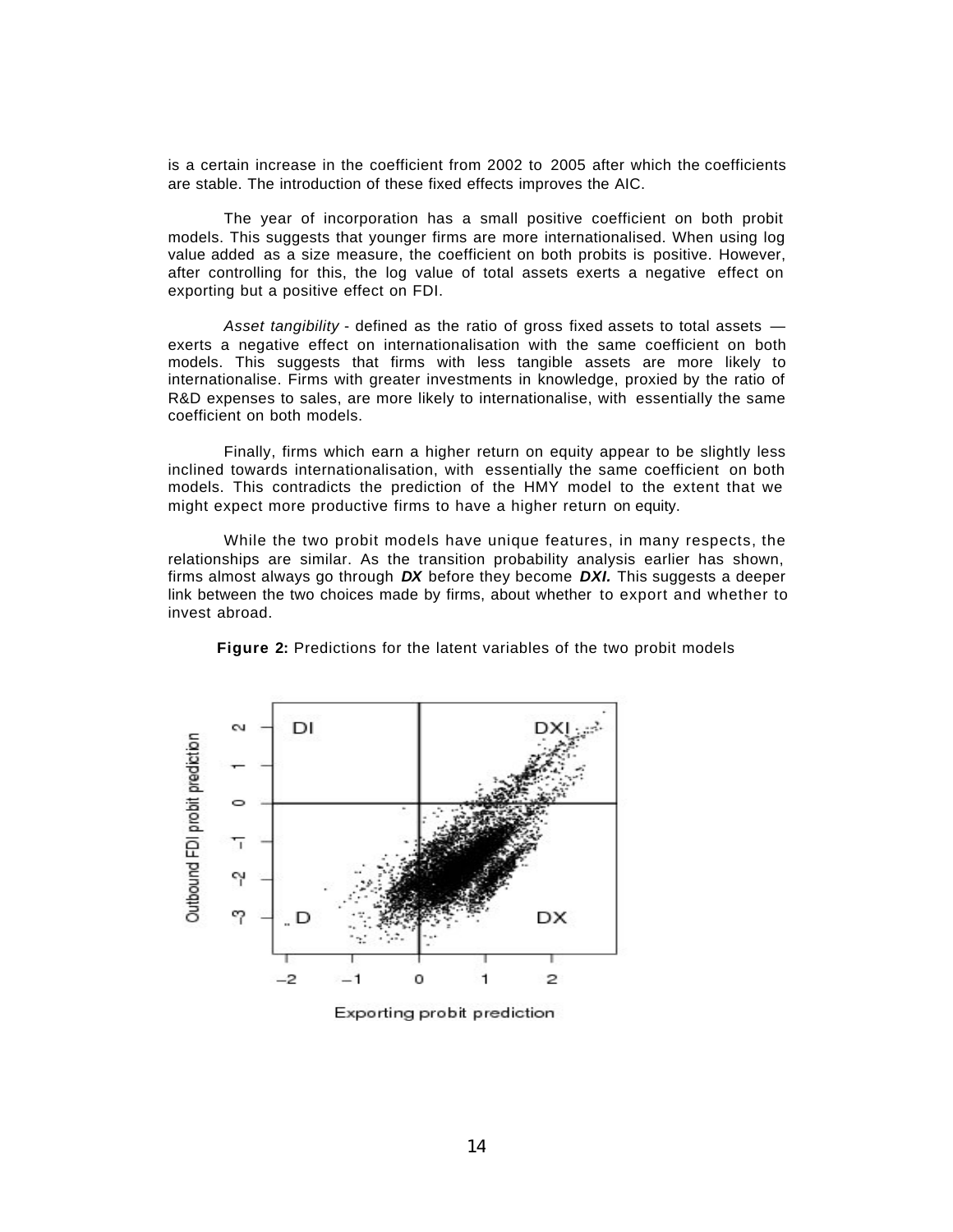The two latent variables of the exporting and FDI probit models are computed separately and analysed. *Figure 2* shows a scatter plot of the values for the two latent variables. The first quartile corresponds to *DXI* firms. The third quartile corresponds to D firms. The fourth quartile corresponds to *DX* firms. This graph visually shows that even though the two probit models were estimated separat ely, the two predictions are positively correlated. The correlation coefficient works out to 0.73.

This suggests unification of the two elements of internationalisation into a single ordered probit model. This expresses the intuition that there is a *hierarchy*  where firm characteristics that appear to be related to productivity push firms along from *D* to *DX* to *DXI* (Head and Ries, 2003).

|                        |                     | <b>Probit</b><br>for |
|------------------------|---------------------|----------------------|
|                        |                     | <b>Exports</b>       |
| Year                   | <b>Coefficients</b> | t                    |
| Industry fixed effects | present             | present              |
| Year fixed effects     | present             | present              |
| Year of incorporation  | 0.0018              | 2.2300               |
| Log value added        | 0.2687              | 10.4800              |
| Log total assets       | $-0.0789$           | $-3.0700$            |
| Asset tangibility      | $-0.0058$           | $-11.0900$           |
| R&D to sales           | 0.0997              | 5.3200               |
| Return on equity       | $-0.0013$           | $-2.1300$            |
| p cut offs             |                     |                      |
| p 1                    | 4.8112              | 4181.0200            |
| p <sub>2</sub>         | 6.9420              | 272.3900             |
| LogL                   | -4415.3800          |                      |
| AIC                    | 8878.7600           |                      |

**Table 8:** Ordered Probit Model for Exporting and Outbound FDI

Hence, we define an ordering (1,2,3) for these three categories and estimate an ordered probit model. In this model,  $y^*$  is the unobserved latent variable, and there are cutoffs  $t_1$  and  $t_2$  that determine what we observe:

| $y^* = b'X + m$                                | $\mathbf{m} \sim N(0, \mathbf{s}^2)$ | (1) |
|------------------------------------------------|--------------------------------------|-----|
|                                                | if $y^* < t_1$                       |     |
| $y = \begin{cases} D \\ DX \\ DXI \end{cases}$ | if $t_1 \leq y^* < t_2$              |     |
|                                                | if $t_2 \leq y^*$                    |     |

The parameter vector estimated by MLE is  $? = (B, t)$ . The latent variable *EQN* can be interpreted as a single propensity measure; big values induce exports and bigger values also induce outbound FDI.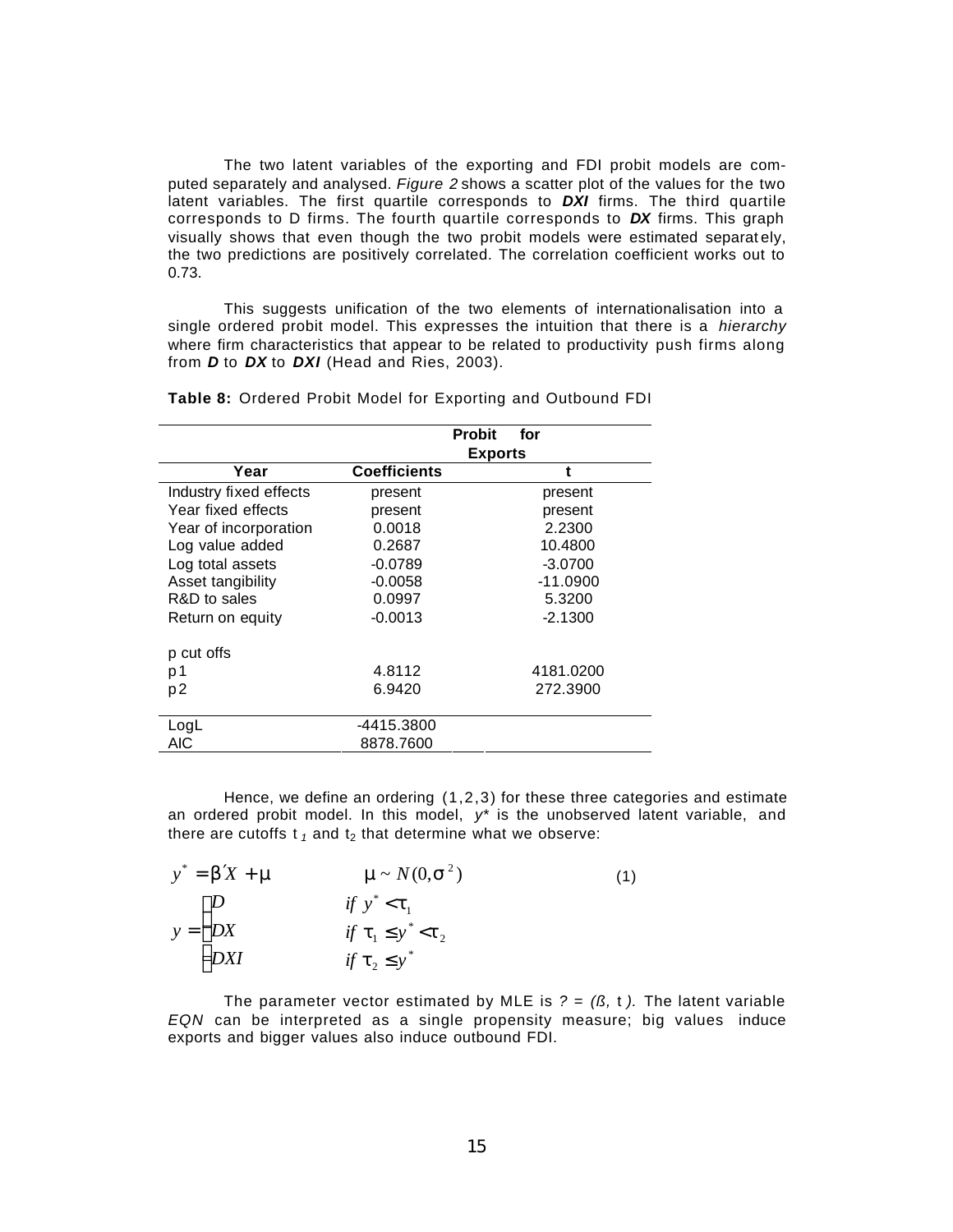Key facets of the estimation are the parameters  $(t_1, t_2)$ . The data could reject the model by giving t values which are smeared together. If, on the other hand, we are able to clearly see  $t_2 > t_1$  then it reinforces our conceptual framework of  $y^*$  as being the propensity for firms to first export and then to go on to outbound FDI.

*Table 8* shows estimated results for this model. Among the industry fixed effects (omitted for brevity), electricity once again stands out as being a sector with a low propensity for internationalisation after controlling for other firm characteristics, and IT services stands out as the sector with the highest propensity. The year-fixed effects (also omitted for brevity) show a rise from 0.14 in 2002 to 0.20 in 2004, and stabilise thereafter.



The year of incorporation has a small positive coefficient: younger firms are more likely to internationalise. Log value added as a size metric has a positive coefficient. After controlling for this, log of total assets is not significant.

Asset tangibility exerts a negative effect on internationalisation. Firms that spend more on R&D are more likely to internationalise. Finally, higher return on equity exerts a slight negative impact on internationalisation. This contradicts the prediction of the HMY model to the extent that we might expect more productive firms to have a higher return on equity.

As *Table 8* shows, ˆt = (4.81, 6.94) and the estimates have *t* statistics of 4191.02 and 272.39 respectively. Estimates of the ordered probit model could reject the implicit assumption of ordering if the t estimates are smeared together. *Figure 3* shows the distribution of  $t_1$  and  $t_2$ . These distributions do not overlap at all. This supports the idea of a hierarchy from *D* to *DX* to *DXI.*

The *t* estimates give us a sense of scale for interpreting *y\** values. A shift in *y\** of 2.13 shifts a firm from the threshold of exporting to the threshold of outbound FDI. This helps us interpret the numerical values for the year-fixed effects: the rise of 0.06 for the year fixed effect (from 0.14 in 2002 to 0.2 in 2004) is a small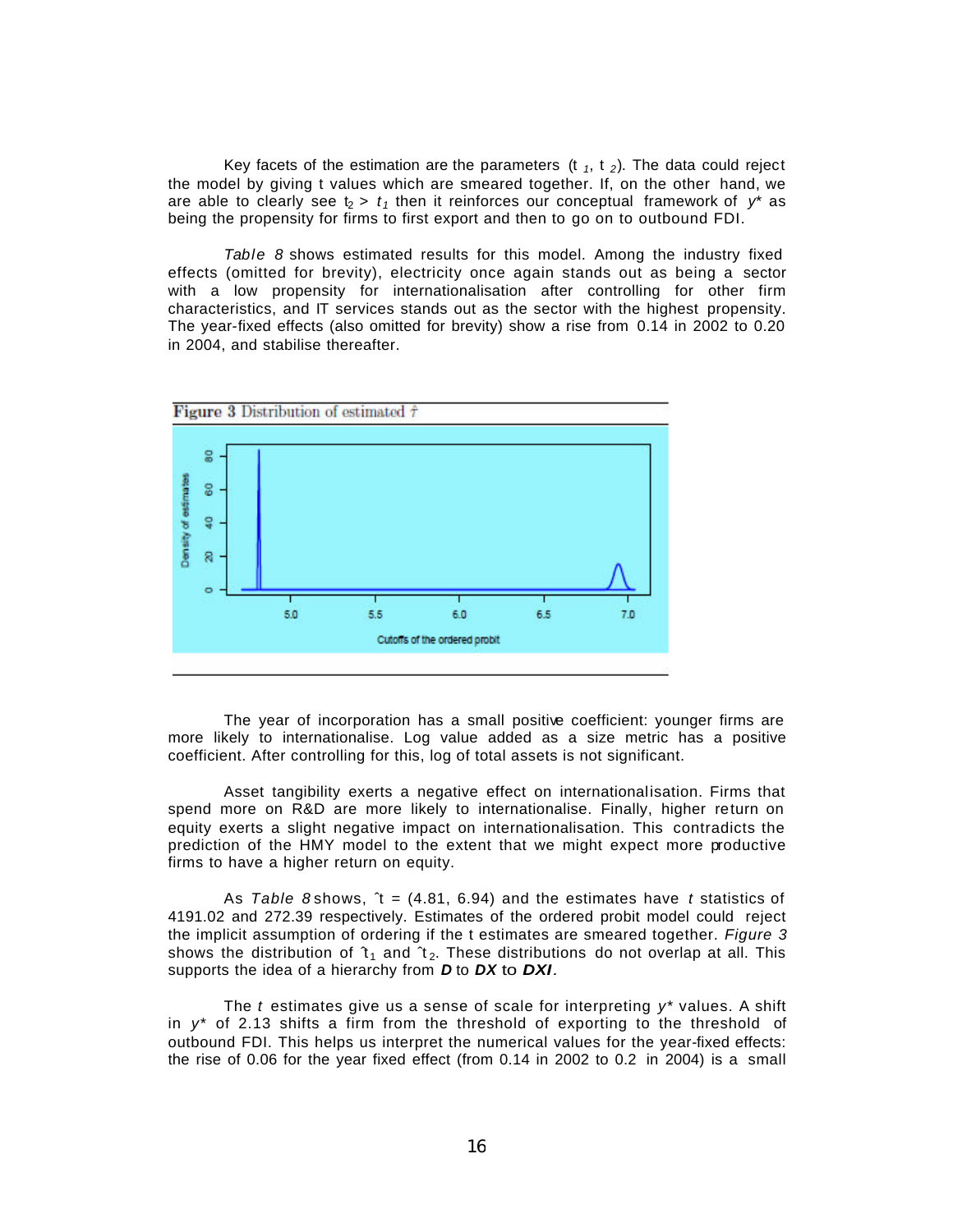value compared with the phenomenon of interest. This suggests that the prime factor explaining the increased internationalisation of Indian firms from 2001 to 2007 was changes in firm characteristics, and not changes in the macroeconomic environment or capital controls.

In summary, we find that firm characteristics play a significant role in ex plaining the decision of a firm to serve a foreign market through exports or FDI; Firm characteristics of Indian firms either exporting or investing abroad show a distinct pattern. The probit models suggest that productivity metrics such as size and R&D intensity positively influence internationalisation. At the same time, there are some unique features of these results: the negative relationship with asset tangibility, the negative relationship with return on equity and the behaviour of young firms. There appears to be a hierarchy where firms go from autarky to exporting to outbound FDI. The ordered probit model represents a unified model of both phenomena.

# **V. Conclusion**

We find that firms make a transition from exporting to outbound FDI. We also find that there are strong differences between the characteristics of domestic firms, exporting firms, and firms that invest abroad. The statistical analysis suggests a unified ordered probit model which predicts that firms with certain characteristics embark on exporting, and an intensification of those very characteristics yields outbound FDI. We find that in the evolution of a firm, there is a ladder of quality in graduating to globalisation: some first achieve exporting status and some of them go on to do outward FDI.

Helpman *et al.* (2004) predict that more productive firms export and the most productive firms do outbound FDI. The Helpman *et al.* model is root ed in the issues faced when discussing FDI by firms in industrial countries. The ordered probit model that we estimate is consistent with the intuition of the Helpman *et al.* model, and the explanatory variables that are statistically significant are largely related to firm productivity.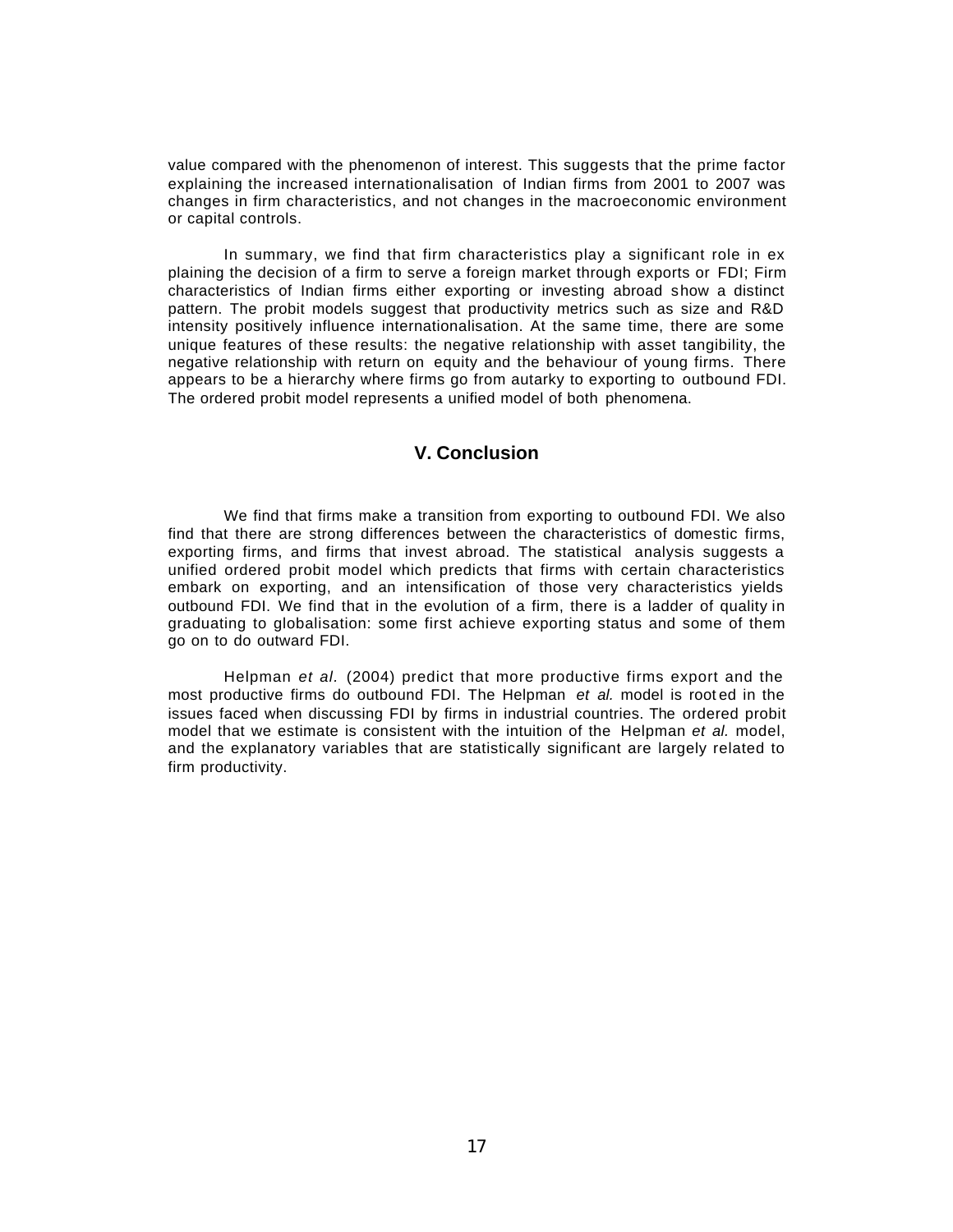# **References**

- Arnold, J. and K. Hussinger, 2005. Export versus FDI in German Manufacturing: Firm Performance and Participation in International Markets, Centre for European Economic Research, Discussion Paper No. 05-73 (October).
- Aw, Band Y. Lee, 2008. "Firm Heterogeneity and Location Choice of Taiwanese Multinationals", *Journal of International Economics*, 75; 167–179.
- Bernard, A. and J. B. Jensen, 2004a. "Why Some Firms Export", *Review of Economics and Statistics*, 86; 561-569.
- ---------------, 2004b. "Entry, Expansion and Intensity in the U.S. Export Boom, 1987- 1992", *Review of International Economics*, 12; 662-675.
- Bernard, A., J. Jensen, and R. Lawrence, 1995. "Exporters, Jobs, and Wages in US Manufacturing: 1976-1987", Brookings Papers on Economic Activity. *Microeconomics, 1995*; 67-119.
- Bernard, A., J.B, Jensen, J. Eaton, and S. Kortum, 2003. "Plants and Productivity in International Trade", *American Economic Review*, 93**;** 1268-1290.
- Bertrand M., P. Mehta and S. Mullainathan, 2002. "Ferreting Out Tunnelling: An Application to Indian Business Groups ", *Quarterly Journal of Economics*, 117(1); 121–148.
- Bitzer, J. and G. Holger, 2009. "Foreign Direct Investment, Competition and Industry Performance", *The World Economy*, 32(2); 221-233.
- Blalock, G. and P.J. Gertler, 2004. "Learning from Exporting Revisited in Less Developed Setting", *Journal of Development Economics,* 75;397-416.
- Brainard, L. 1993. "A Simple Theory of Multinational Corporations and Trade with a Trade-off between Proximity and Concentration", NBER Working Paper No. 4269 (February).
- Brainard, L. 1997. "An Empirical Assessment of the Proximity-Concentration Trade-off between Multinational Sales and Trade". *American Economic Review,* 87(4); 520– 544.
- Clerides, S., S. Lach, and J. Tybout, 1998. "Is Learning by Exporting Important? Micro-Dynamic Evidence from Colombia, Mexico, and Morocco". *The Quarterly Journal of Economics,* 113(3); 903-947.
- Damijan, J. P., S. Palanec, and J. Prasnikar, 2007. "Outward FDI and Productivity: Microevidence from Slovenia", *The World Economy*, 30(1), 135-155.
- Dunning, J.H. 2000. "The Eclectic Paradigm as an Envelope for Economic and Business Theories of MNE Activity", *International Business Review,* 9; 163-190.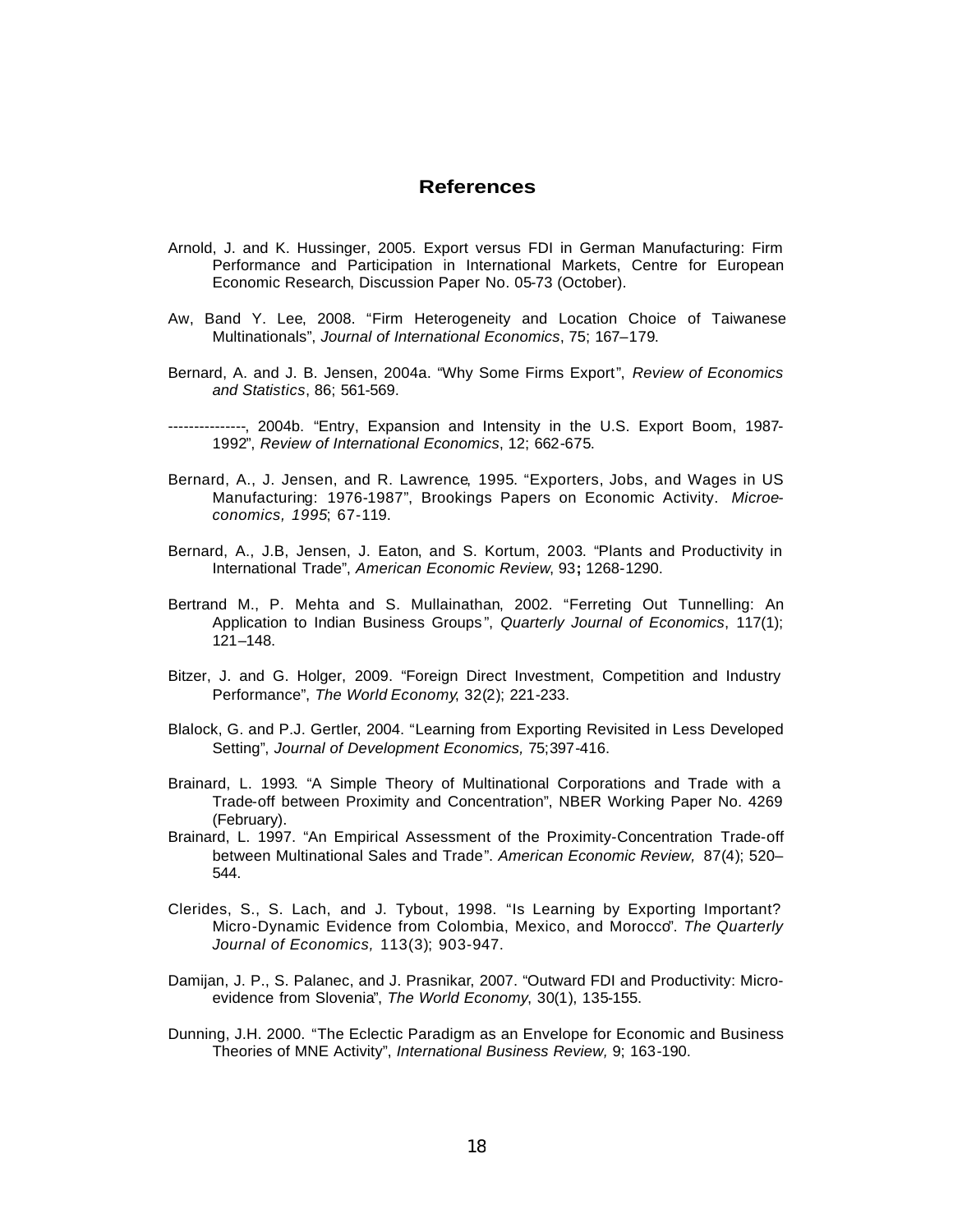- Ghemawat P. and T. Khanna, 1998. "The Nature of Diversi?ed Business Groups: A Research Design and Two Case Studies", *Journal of Industrial Economics*, 46(1); 35–61.
- Girma, S., H. Gorg, and E. Strobl, 2004. "Exports, International Investment, and Plant Performance: Evidence from a Non-Parametric Test", *Economics Letters,*  83(3); 317-324.
- Girma, S., D. Greenaway, and R. Kneller, 2004. "Does Exporting Increase Productivity? A Microeconometric Analysis of Matched Firms", *Review of International Economics,* 12(5); 855-866.
- Girma, S., R. Kneller, and M. Pisu, 2005. ''Exports versus FDI: An Empirical Test", *Review of World Economics / Weltwirtschaftliches Archiv*, 12; 855-866.
- Gorg, H. and L. Jabbour, 2009. "Multinational Enterprises and Foreign Direct Investment: Introduction", *The World Economy,* 32(1);1-5.
- Greenaway, D. and R Kneller, 2004. "Exporting and Productivity in the United Kingdom", *Oxford Review of Economic Policy,* 20(3); 358-371.
- -------------------, 2007. "Firm Heterogeneity, Exporting and Foreign Direct Investment", *Economic Journal*, 117; F134–F161.
- Grossman, G. M., E. Helpman and A. Szeidl, 2006. "Optimal integration strategies for the multinational firm", *Journal of International Economics*, 70; 216-238.
- Head, K, and J.Reis, 2003. "Heterogeneity and the FDI versus export decision of Japanese manufacturers ", *Journal of the Japanese and International Economies,* 17(4); 448-467.
- Helpman, E., M. Melitz, and S. Yeaple, 2004. "Export Versus FDI with Heterogeneous Firms". *The American Economic Review,* 94(1); 300-316.
- Horstmann, I. and J. R. Markusen, 1992. "Endogenous Market Structures in International Trade", *Journal of International Economics*, 32; 109-29.
- Ito, Y. 2007. "Choice for FDI and Post-FDI Productivity", RIETI Discussion Paper Series **07 E 049.**
- Khanna, T. and K. Palepu, 2000. "Is Group Affiliation Pro?table in Emerging Markets? An Analysis of Diversi?ed Indian Business Groups", *Journal of Finance,* 55(2); 867– 891.
- Kimura, F. and K. Kiyota, 2007. "Exports, FDI, and Productivity: Dynamic Evidence from Japanese Firms", *Review of World Economics,* 142(4); 695-719.
- Kumar, N. 2007. "Emerging TNCs: Trends, Patterns and Determinants of Outward FDI by Indian Enterprises ", Transnational Corporations, April, 2007.